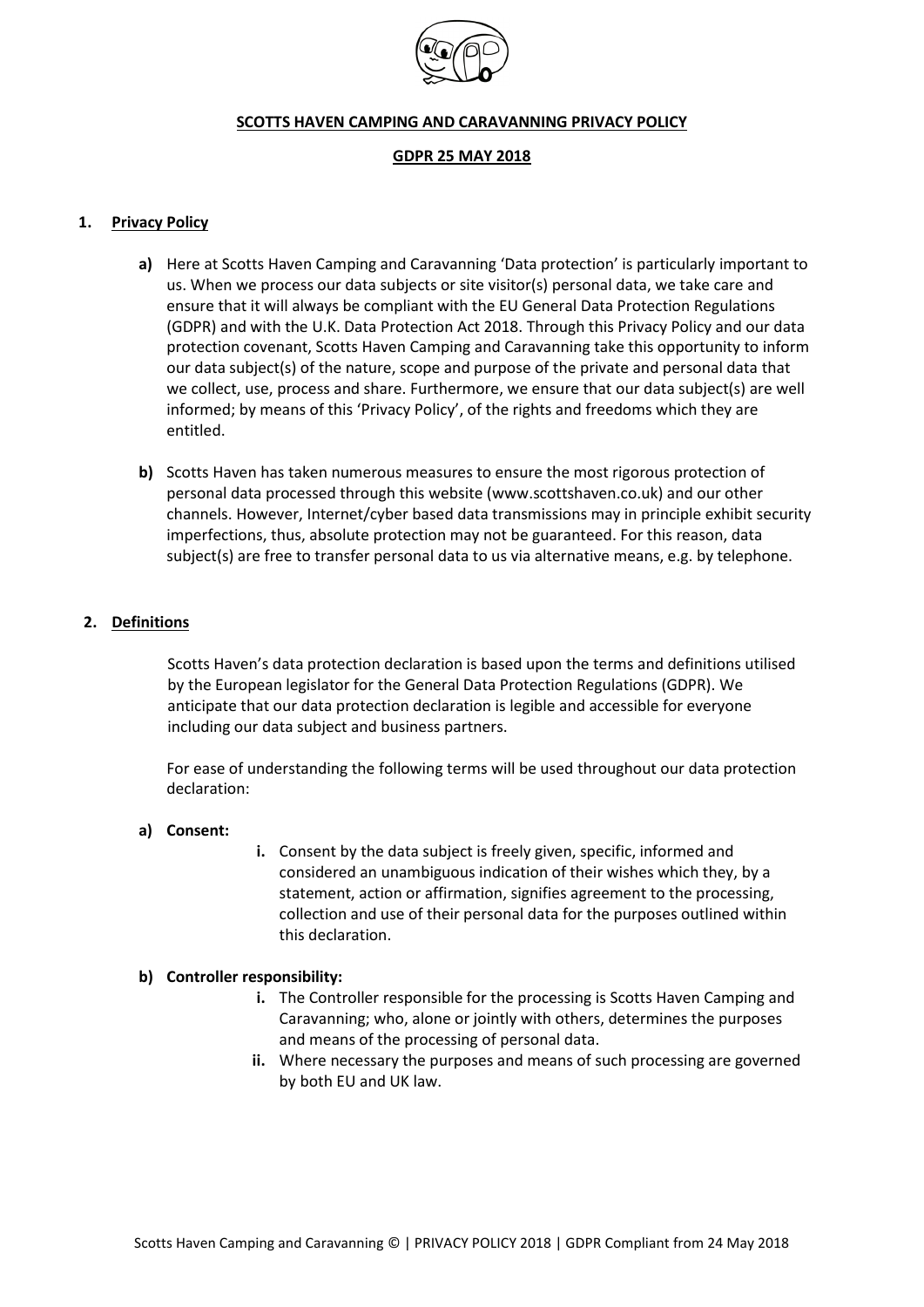

# **c) Data subject**

**i.** A data subject is any identified or identifiable natural person, whose personal data is processed or retained by Scotts Haven Camping and Caravanning.

# **d) Personal data**

- **i.** Personal data means any information relating to an identified or identifiable natural person; the 'data subject'.
- **ii.** An identifiable natural person is one who can be identified directly or indirectly and in particular by reference to an identifier such as a name, identification number, location data, an online identifier or to one or more factors relating to the physical, physiological, genetic, mental, economic, cultural or social identity of that natural person.

# **e) Processing**

**i.** Processing is any operation which is performed on personal data or on sets of personal data, whether or not by automated means, such as collection, recording, organisation, structuring, storage, adaptation or alteration, retrieval, consultation, use, disclosure by transmission, dissemination or otherwise making available, alignment or combination, restriction, erasure or destruction.

### **f) Processor**

**i.** A Processor is a natural or legal person, public authority, agency or other body which processes personal data. Scotts Haven may use partners and third party providers to act as processors.

### **g) Profiling**

**i.** Profiling means any form of automated processing of personal data consisting of the use of personal data to evaluate certain personal aspects relating to a natural person, in particular to analyse or predict aspects concerning that natural person's performance at work, economic situation, health, personal preferences, interests, reliability, behaviour, location or movements.

### **h) Anonymisation**

**i.** Anonymisation is the processing of personal data in a manner that the personal data can no longer be attributed to a specific data subject without the use of additional information, provided that such additional information is kept separately in a secure database.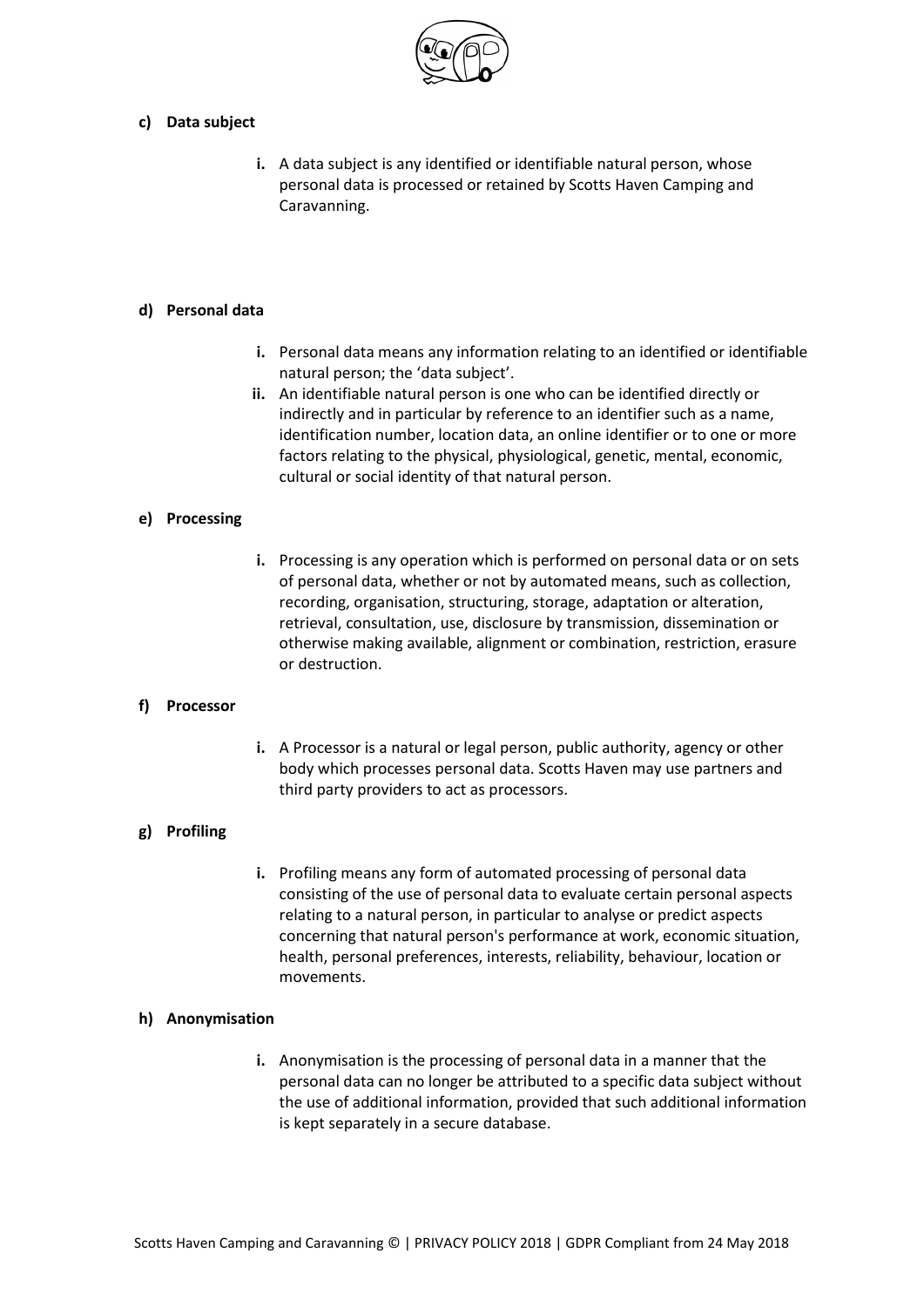

# **i) Recipient**

**i.** A recipient is a natural or legal person, public authority, agency or another body, to whom the personal data is disclosed; whether a third party or not. However, public authorities which may receive personal data in the framework of a particular inquiry in accordance with the European Union or UK law shall not be regarded as recipients; the processing of such data by those public authorities shall be compliant with relevant data protection rules according to the nature and purposes of the processing.

# **j) Restriction of processing**

**i.** Restriction of processing is the highlighting of stored personal data so that no further processing of that data by Scotts Haven or data processors is undertaken in the future.

# **k) Third party**

**i.** A third party is a natural or legal person, public authority, agency or body other than the data subject, controller, processor and persons who, under the direct authority of the controller or processor, are authorised to process personal data.

### **3. Name and Address of the controller**

**a)** The Controller for the purposes of the EU General Data Protection Regulation (GDPR) is:

Scotts Haven Camping and Caravanning

May Bush Lane

Soberton Heath

Hampshire

SO32 3QF

United Kingdom

Phone: +44 (0)7703 189178

Email: [enquiries@scottshaven.co.uk](mailto:enquiries@scottshaven.co.uk)

Website[: www.scottshaven.co.uk](http://www.scottshaven.co.uk/)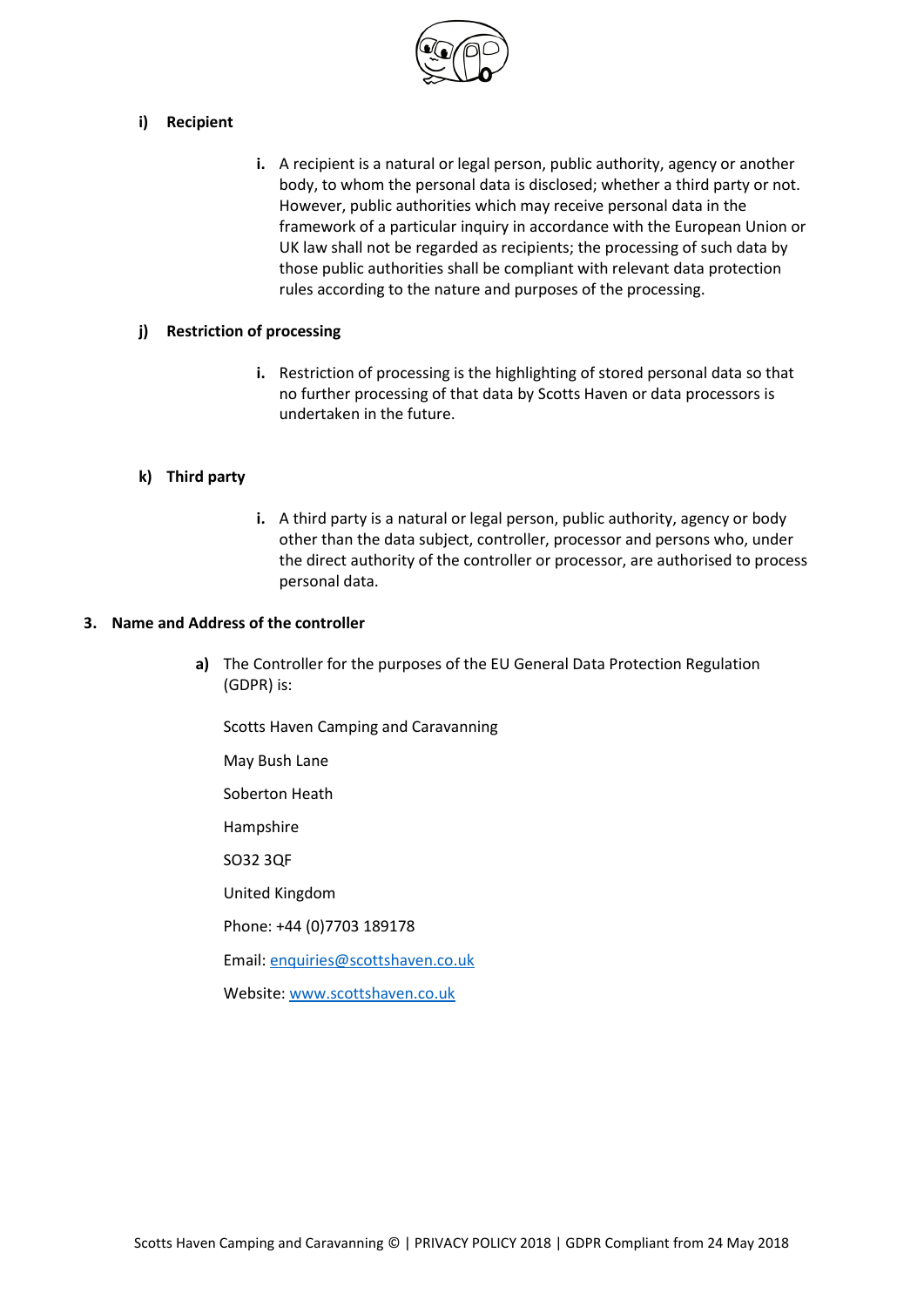

# **4. Name and Address of the Data Protection Officer**

a) A data subject may [at any time] contact our Data Protection Officer directly via email with questions concerning the protection of their personal information and private data.

Data Protection Officer

Scotts Haven Camping and Caravanning

May Bush Lane

Soberton Heath

Hampshire

SO32 3QF

United Kingdom

Phone: +44 (0)7703 189178

Email: [enquiries@scottshaven.co.uk](mailto:enquiries@scottshaven.co.uk)

Website[: www.scottshaven.co.uk](http://www.scottshaven.co.uk/)

**b)** A data subject may [at any time] contact our Data Protection Officer directly via email with questions concerning the protection of their personal information and private data.

### **5. Cookies**

- **a)** Scotts Haven Camping and Caravanning [website] use cookies. Cookies are text files that are stored on a computer system via an internet browser.
- **b)** Many internet sites, servers and devices use and store cookies. Many cookies contain a cookie ID. A cookie ID is a unique identifier of said cookie. It consists of a character string through which internet pages and servers can be assigned to the specific internet browser in which the cookie was stored. This allows visited internet sites and servers to differentiate the individual browser of the data subject from other internet browsers that contain other cookies. A specific internet browser can be recognised and identified using the unique cookie ID.
- **c)** Through the use of cookies, Scotts Haven can provide the users of the Scotts Haven website with more user-friendly services that may not usually be possible.
- **d)** By means of a cookie, the information our website can be optimised with the individual user. Cookies allow us to recognise our website users. Indeed, the purpose of this recognition is to make it easier for users to utilise our website. A website user that uses cookies does not have to enter access data each time the website is accessed as this is taken over by the website, thus, the cookie is stored on users' computer systems.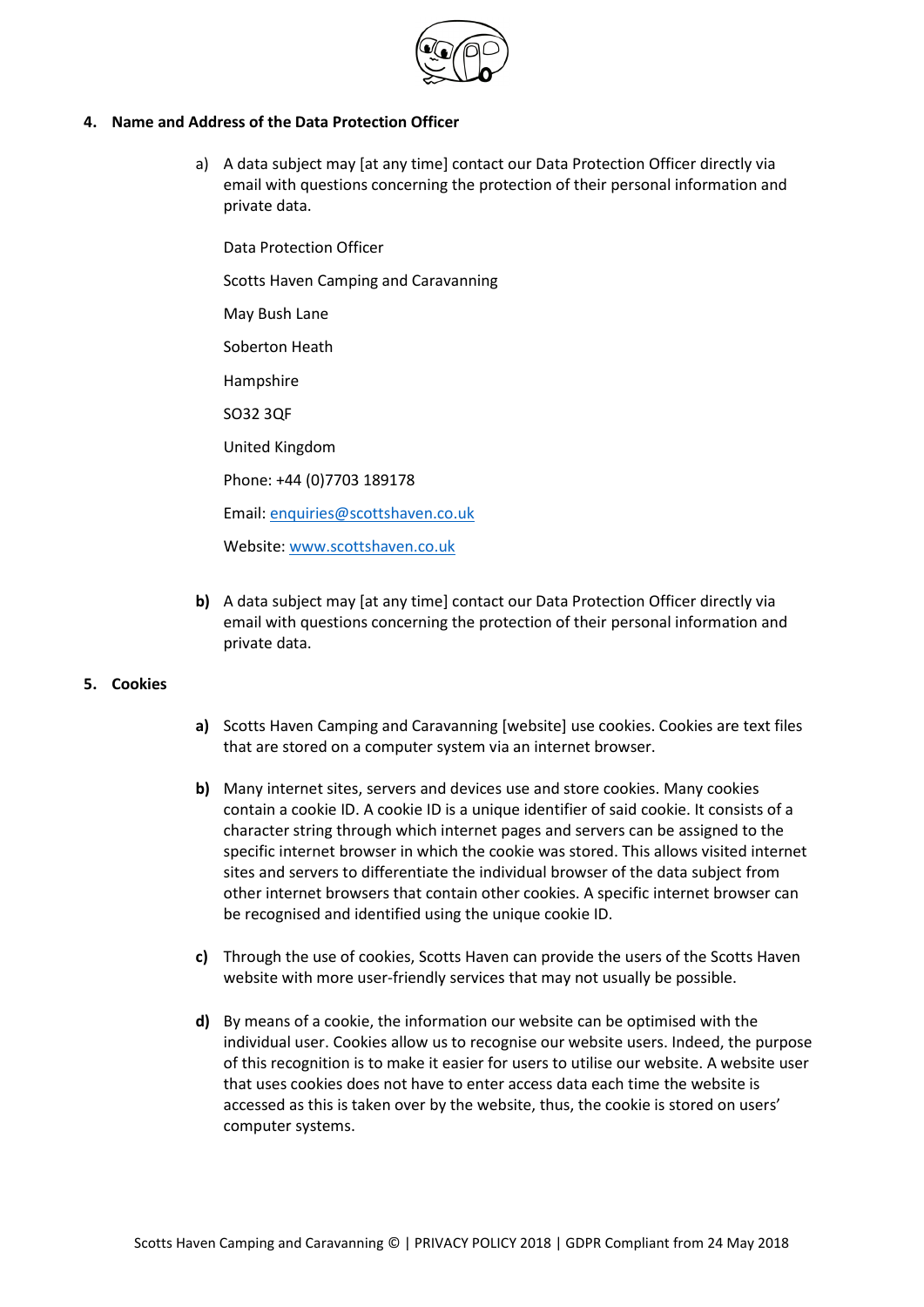

- **e)** Our data subject may, at any time, prevent the setting of cookies through our website by changing a corresponding setting of their Internet browser, thus, may permanently deny the setting of cookies. Furthermore, already set cookies may be deleted at any time via that Internet browser or other software programs. This is possible in all popular Internet browsers and is the responsibility of the individual website user.
- **f)** If a data subject deactivates the setting of cookies in the Internet browser some functions of our website may be deactivated.
- **g)** Scotts Haven Camping and Caravanning make use of both 'first party cookies' and cookies from carefully selected third-parties, such as, 'Google Analytics', 'Facebook' and 'Twitter' for analytical, tracking and remarketing purposes. All of our cookies are anonymous, containing no personally identifiable information.
- **h)** If you decide to share our content using social media sharing tools on our site, you may be presented with cookies from third party sites such as Facebook, Twitter or Google+. Scotts Haven does not control how these sites use cookies, therefore, you should refer to the respective site's own privacy and cookie policy to understand how they use cookies.

### **6. Collection of general data and information**

- **a)** Scotts Haven website collects a series of general data and information when a data subject or automated system accesses the website. This general data and information is stored in the server log files. General data collected may be:
	- **i.** the browser types and versions used;
	- **ii.** the operating system used by the accessing system;
	- iii. the website from which an accessing system reaches our website (so-called referrers);
	- **iv.** the sub-websites;
	- **v.** the date and time of access to the Internet site;
	- **vi.** an Internet protocol address (IP address);
	- **vii.** the Internet service provider of the accessing system; and,
	- **viii.** any other similar data and information that may be used in the event of attacks on our information technology systems.
- **b)** When using such general data and information, Scotts Haven does not draw any conclusions about the data subject. Rather, this information is needed to:
	- **i.** deliver the content of our website correctly;
	- **ii.** optimize the content of our website as well as its advertisement;
	- **iii.** ensure the long-term viability of our information technology systems and website technology; and,
	- **iv.** provide law enforcement authorities with the information necessary for criminal prosecution in case of a cyber-attack.
- **c)** As such, Scotts Haven analyses anonymously collected data and information statistically, with the aim of increasing the data protection and data security of our company, and to ensure an optimal level of protection for the personal data we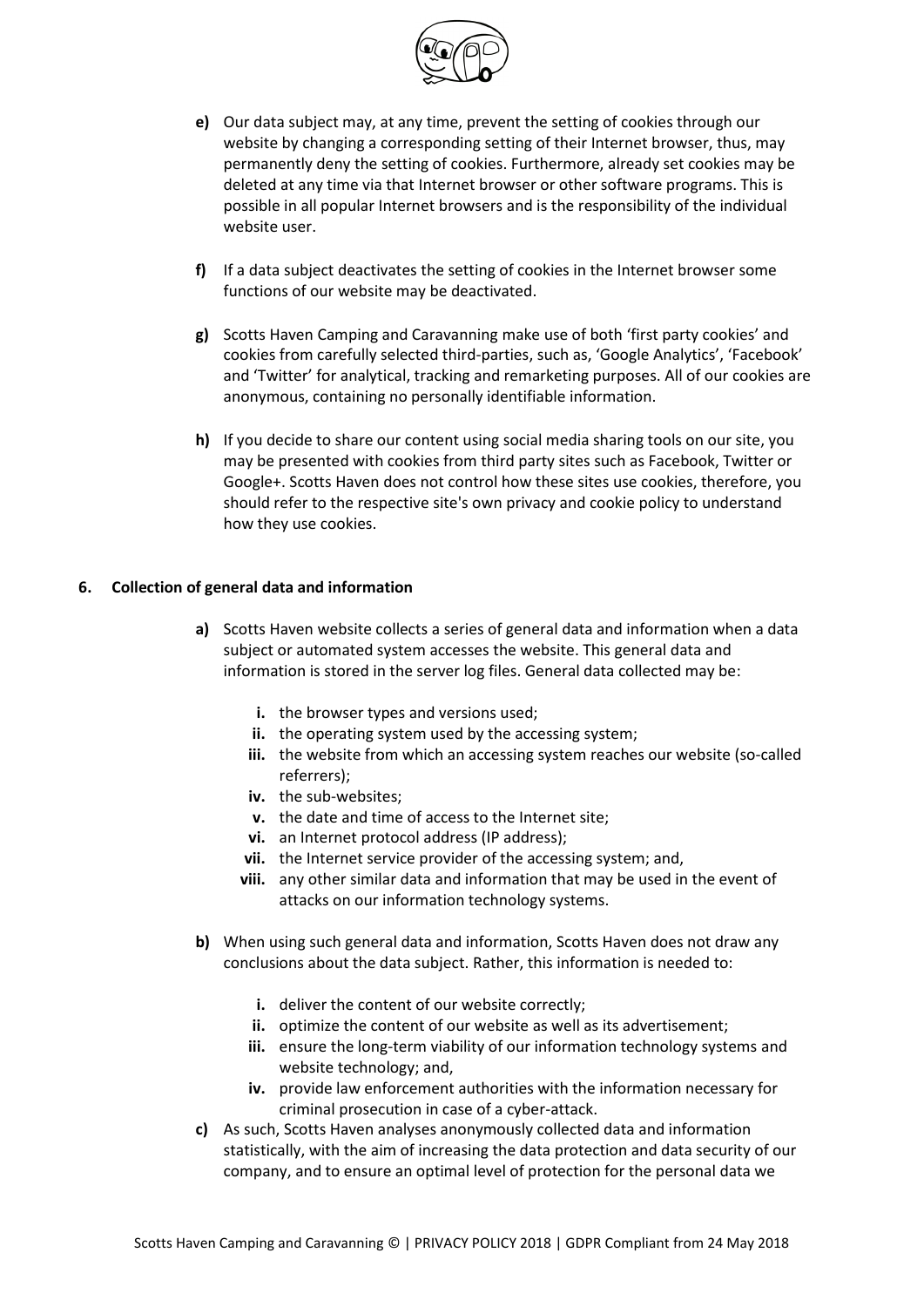

process. The anonymous data of the server log files are stored separately from all personal data provided by a data subject.

### **7. Registration on our website**

- **a)** Our data subjects can register on our website and submit which is collected and stored and may be shared with one or more processors that also uses the data subject's personal data for an internal purpose which is attributable to the controller.
- **b)** When you visit our website, our web server logs your IP address. This gives us information such as which pages you looked at, whether the page request was successful or not and which browser you use to view the page. The use of this data is purely for statistical purposes and to prevent the misuse of our services, and, if necessary, to make it possible to investigate committed offences internally or if we are required by law to do so.
- **c)** The registration of the data subject, with the voluntary submission of personal data, is intended to enable Scotts Haven to offer the data subject content or services that may only be offered to registered users due to the nature of the matter in question. Registered data subjects are free to change the personal data specified during the registration at any time, or to exercise their right to be forgotten and request their personal data be completely deleted through the right of erasure.
- **d)** Our website may contain links to other websites. Once you have clicked on these links please note that we do not have any control over the websites at which you will arrive. We cannot be held responsible for the protection and privacy of any information that you provide whilst visiting such sites. You should review the privacy statement applicable to the website upon arrival.

### **8. Direct marketing**

- **a)** Scotts Haven may, from time-to-time, engage in direct marketing strategies whereby carefully selected data subjects are presented with tailored offers for goods or services which we believe may be of interest. Marketing communications may be sent via email our website. Data subjects are requested to specify and subscribe to this activity if they so wish and may unsubscribe at a later date.
- **9.** Subscription to electronic communications
	- **a)** Scotts Haven website users may be given the opportunity to subscribe to electronic communications. Scotts Haven informs its data subject regularly by means of an electronic communication about news and events that may be of interest to data subjects. The electronic communication may only be received by the data subject if:
		- **i.** the data subject has a valid e-mail addres; and,
		- **ii.** the data subject registers for the electronic communication.
	- **b)** The personal data collected as part of a registration for the electronic communication will only be used to send our electronic communications. The subscription to our electronic communications may be terminated by the data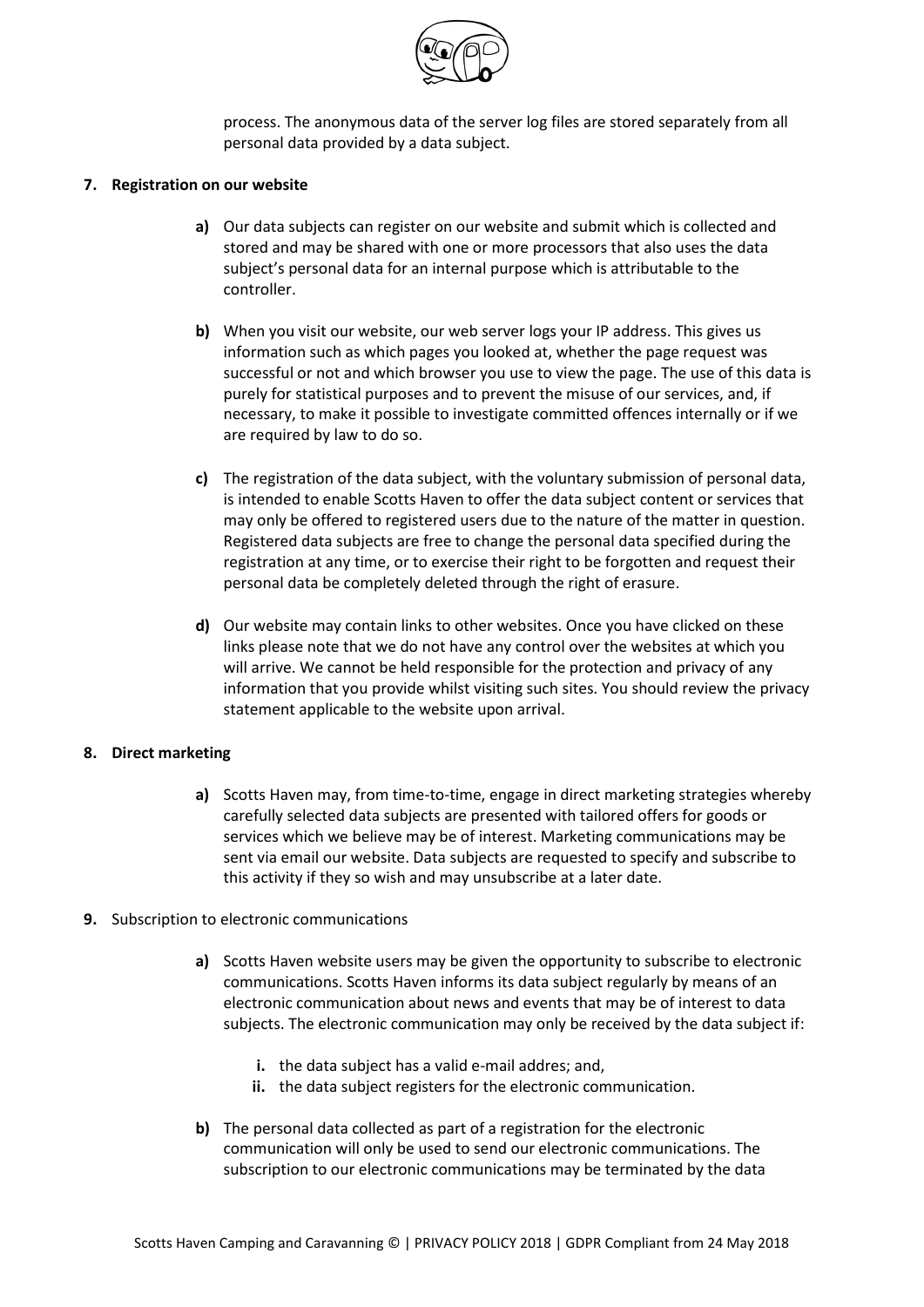

subject at any time by using the 'unsubscribe' link on the electronic communication or via the Scotts Haven website or communicate this to Scotts Haven via alternative means, such as, telephone.

### **10. Data Subject Contact via the Website**

**a)** www.scottshaven.co.uk contains information that enables direct communication with us and includes our email address. If a data subject contacts Scotts Haven by email or via a contact form, their personal data is automatically stored for processing or contacting the data subject. There is no transfer of this personal data to third parties without the data subjects consent.

# **11. Routine Erasure of Personal Data**

**a)** Scotts Haven shall process and store the personal data of the data subject only for a period necessary or as long as is granted by the European legislator or contrary to the territorial laws and regulations to which Scotts Haven is subject. If the storage purpose is not applicable or if a storage period prescribed by the European legislator or another competent legislator expires, the personal data will be routinely erased.

# **12. Rights of the data subject**

# **a) Right of access**

Each data subject shall have the right granted by the European legislator to obtain from Scotts Haven Camping and Caravanning details about his/her personal data stored at any time and/or a printed copy of this information. Furthermore, the European directives and regulations grant the data subject access to the following information:

- **i.** the purposes of the processing:
- **ii.** the categories of personal data concerned;
- **iii.** the recipients or categories of recipients to whom the personal data have been or will be disclosed, in particular recipients in third countries or international organisations;
- **iv.** where possible, the envisaged period for which the personal data will be stored, or, if not possible, the criteria used to determine that period;
- **v.** the existence of the right to request from the controller rectification or erasure of personal data, or restriction of processing of personal data concerning the data subject, or to object to such processing;
- **vi.** the existence of the right to lodge a complaint with the Information Commissioner's Office which is the UK's data protection regulator.
- **vii.** where the personal data are not collected from the data subject, any available information as to their source; and,
- **viii.** the existence of automated decision-making, including profiling, referred to in Article 22(1) and (4) of the GDPR and, at least in those cases, meaningful information about the logic involved, as well as the significance and envisaged consequences of such processing for the data subject.
- **b)** Furthermore, the data subject shall have a right to obtain information as to whether their personal data has been transferred outside the European Union to a third country or to an international organisation. Where this is the case, the data subject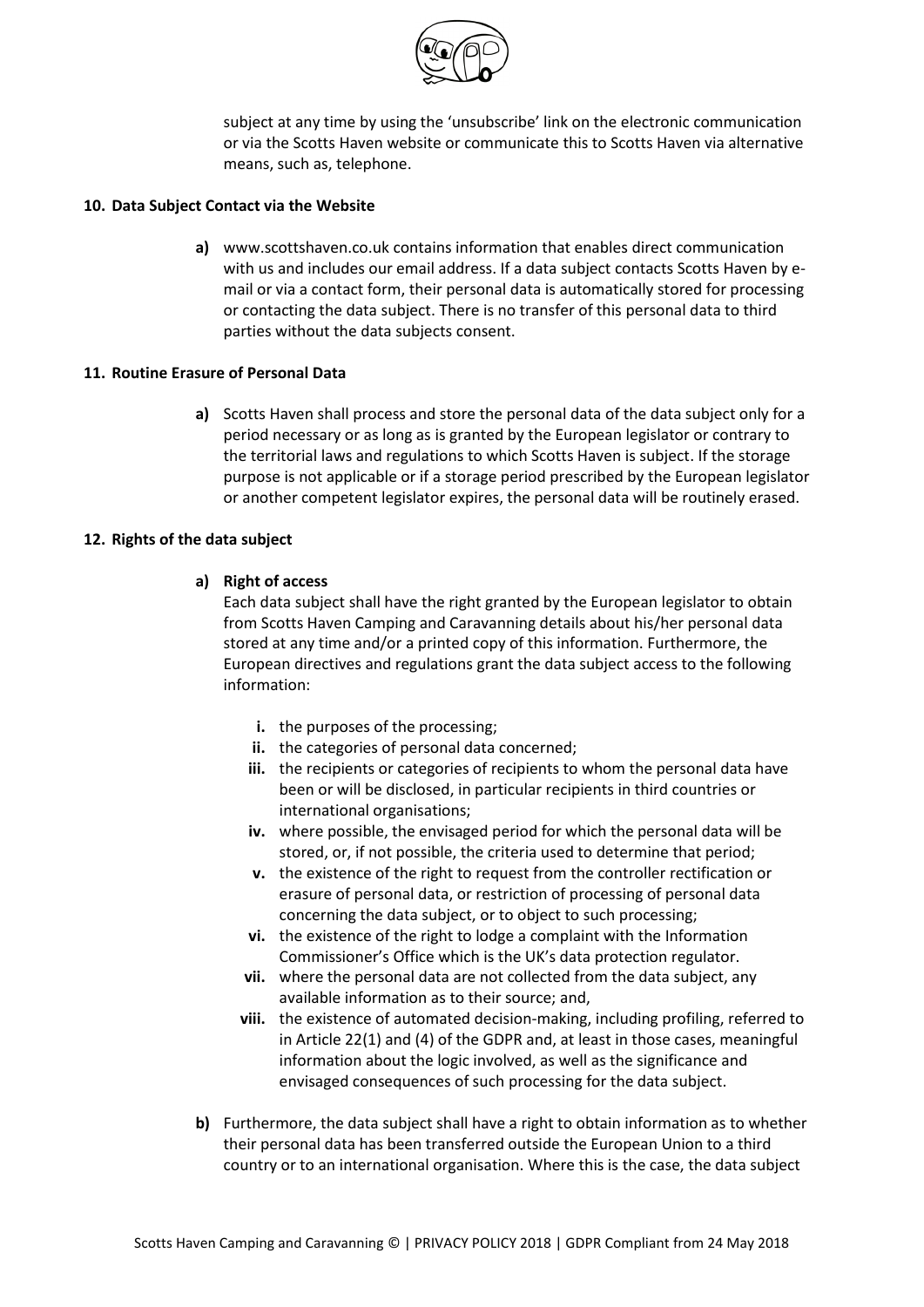

shall have the right to be informed of the appropriate safeguards relating to the transfer. If a data subject wishes to avail themselves of this right of access they may, at any time, contact our Data Protection Officer via email.

### **13. Right to rectification**

- **a)** Each data subject shall have the right granted by the European legislator to obtain from Scotts Haven without undue delay the rectification of inaccurate personal data concerning him/her. Taking into account the purposes of the processing, the data subject shall have the right to have incomplete personal data completed, including by means of providing a supplementary statement.
- **b)** If a data subject wishes to exercise this right to rectification, they may, at any time, contact Scotts Haven by email.

# **14. Right to erasure (Right to be forgotten)**

- **a)** Each data subject shall have the right granted by the European legislator to secure from Scotts Haven the erasure of personal data concerning him/her without undue delay where one of the following grounds applies:
	- **i.** The personal data is no longer necessary in relation to the purposes for which they were collected or otherwise processed;
	- **ii.** The data subject withdraws consent to which the processing is based according to point (a) of Article 6(1) of the GDPR, or point (a) of Article 9(2) of the GDPR, and where there is no other legal ground for the processing;
	- **iii.** The data subject objects to the processing pursuant to Article 21(1) of the GDPR and there are no overriding legitimate grounds for the processing, or the data subject objects to the processing pursuant to Article 21(2) of the GDPR;
	- **iv.** The personal data has been unlawfully processed;
	- **v.** The personal data must be erased for compliance with a legal obligation in the European Union or UK law to which the controller is subject; or,
	- **vi.** The personal data has been collected in relation to the offer of information society services directly to a child, referred to in Article 8(1) of the GDPR.
- **b)** If one of the above reasons applies and a data subject wishes to request the erasure of personal data stored by Scotts Haven, they may, at any time, contact us by email.
- **c)** Where Scotts Haven made personal data public and is obliged pursuant to Article 17(1) to erase the personal data, Scotts Haven shall, taking into account the available technology and the cost of implementation, take reasonable steps, including technical measures, to inform other controllers processing the personal data that the data subject has requested erasure by such controllers of any links to, or copy or replication of, those personal data, as far as processing is not required. The Data Protection Officer of Scotts Haven will arrange the necessary measures in individual cases.

### **15. Right of Restriction of Processing**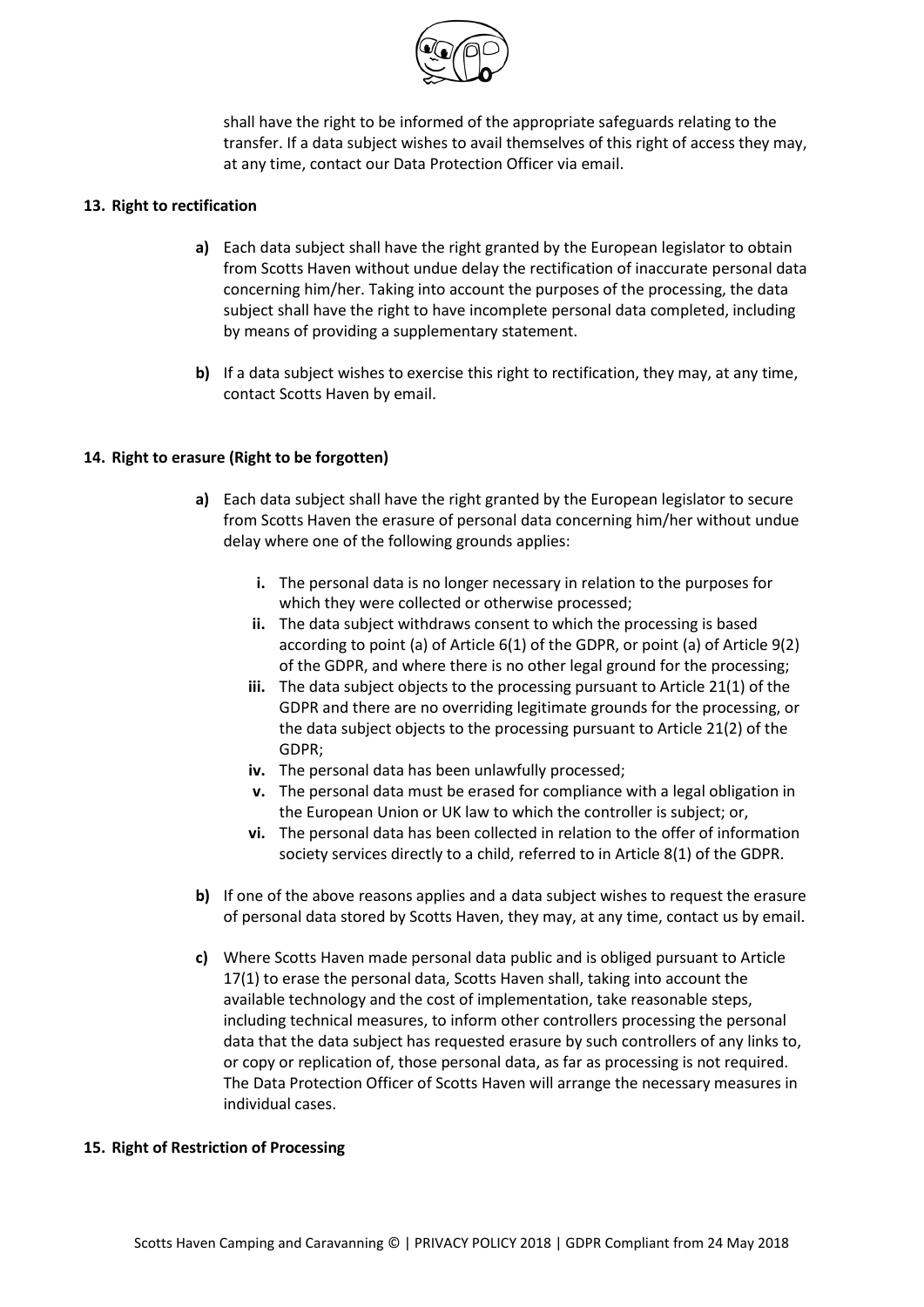

- **a)** Each data subject shall have the right granted by the European legislator to obtain from Scotts Haven restriction of processing where one of the following applies:
	- **i.** The accuracy of the personal data is contested by the data subject, for a period enabling Scotts Haven to verify the accuracy of the personal data;
	- **ii.** The processing is unlawful, and the data subject opposes the erasure of the personal data and requests instead the restriction of their use instead;
	- **iii.** Scotts Haven no longer needs the personal data for the purposes of the processing, but they are required by the data subject for the establishment, exercise or defence of legal claims.
	- **iv.** The data subject has objected to processing pursuant to Article 21(1) of the GDPR pending the verification whether the legitimate grounds of Scotts Haven override those of the data subject; or,
	- **v.** Right to data portability
- **b)** Each data subject shall have the right granted by the European legislator, to receive the personal data concerning themselves, which was provided to Scotts Haven, in a structured, commonly used and machine-readable format. The data subject shall have the right to transmit such data to another controller without hindrance from Scotts Haven to which the personal data have been provided, as long as the processing is based on consent pursuant to point (a) of Article 6(1) of the GDPR or point (a) of Article 9(2) of the GDPR, or on a contract pursuant to point (b) of Article 6(1) of the GDPR, and the processing is carried out by automated means, as long as the processing is not necessary for the performance of a task carried out in the public interest or in the exercise of official authority vested in the controller.
- **c)** Furthermore, in exercising his/her right to data portability pursuant to Article 20(1) of the GDPR, the data subject shall have the right to have personal data transmitted directly from one controller to another, where technically feasible and when doing so does not adversely affect the rights and freedoms of others.

### **16. Right to Object**

- **a)** Each data subject shall have the right granted by the European legislator to object, on grounds relating to his/her situation, at any time, to processing of personal data concerning him/her, which is based on point (e) or (f) of Article 6(1) of the GDPR. This also applies to profiling based on these provisions.
- **b)** Scotts Haven shall no longer process the personal data in the event of an objection, unless we can demonstrate compelling legitimate grounds for the processing which override the interests, rights and freedoms of the data subject, or for the establishment, exercise or defence of legal claims.
- **c)** If Scotts Haven processes personal data for direct marketing purposes, the data subject shall have the right to object at any time to processing of personal data concerning him/her for such marketing. This applies to profiling to the extent that it is related to such direct marketing. If the data subject objects to Scotts Haven processing the data for direct marketing purposes, Scotts Haven will no longer process the personal data for these purposes.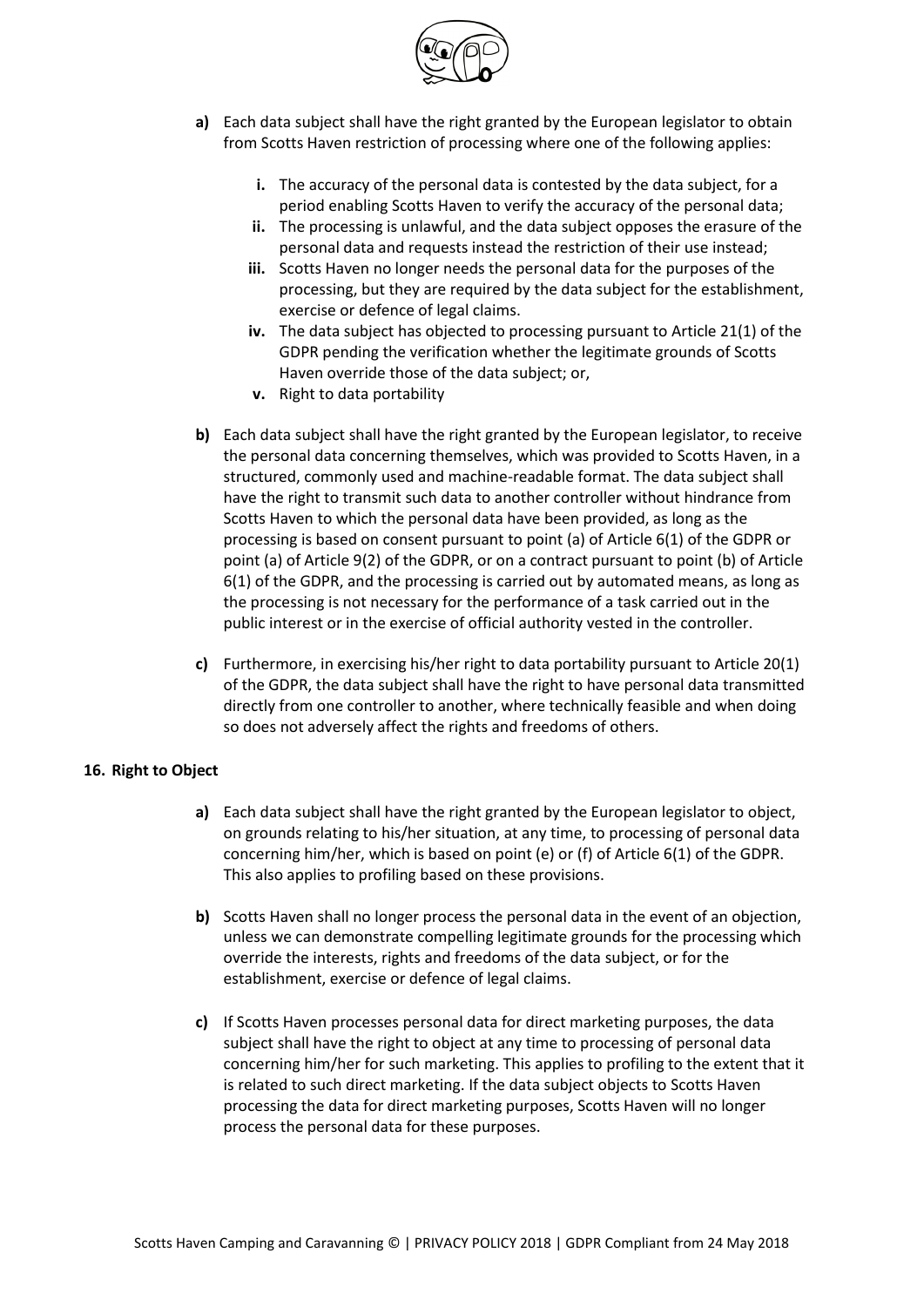

**d)** In addition, the data subject has the right, on grounds relating to his/her situation, to object to processing of personal data concerning him/her by Scotts Haven for scientific or historical research purposes, or for statistical purposes pursuant to Article 89(1) of the GDPR, unless the processing is necessary for the performance of a task carried out for reasons of public interest.

# **17. Automated Individual Decision-Making, Including Profiling**

- **a)** Each data subject shall have the right granted by the European legislator not to be subject to a decision based solely on automated processing, including profiling, which produces legal effects concerning him/her, or similarly significantly affects him/her, as long as the decision (1) is not necessary for entering into, or the performance of, a contract between the data subject and a data controller, or (2) is not authorised by the European Union or UK law to which the controller is subject and which also lays down suitable measures to safeguard the data subjects rights and freedoms and legitimate interests, or (3) is not based on the data subjects explicit consent.
- **b)** If the decision (1) is necessary for entering into, or the performance of, a contract between the data subject and Scotts Haven, or (2) it is based on the data subjects explicit consent, Scotts Haven shall implement suitable measures to safeguard the data subject rights and freedoms and legitimate interests, at least the right to obtain human intervention on the part of Scotts Haven, to express his or her point of view and contest the decision.

# **18. Right to Withdraw Data Protection Consent**

- **a)** Each data subject shall have the absolute right granted by the European legislator to withdraw his/her consent to processing of his/her personal data at any time.
- **b)** To make enquiries, exercise any of your rights set out in this Privacy Policy and/or make a complaint, please contact our Data Protection Officer at [enquiries@scottshaven.co.uk](mailto:enquiries@scottshaven.co.uk)

### **19. Legal basis for the processing**

- **a)** Art. 6(1) lit. a GDPR serves as the legal basis for processing operations for which we obtain consent for a specific processing purpose. If the processing of personal data is necessary for the performance of a contract to which the data subject is party, as is the case, for example, when processing operations are necessary for the supply of goods or to provide any other service, the processing is based on Article 6(1) lit. b GDPR. The same applies to such processing operations which are necessary for carrying out pre-contractual measures, for example in the case of inquiries concerning our products or services. If Scotts Haven is subject to a legal obligation by which processing of personal data is required, such as for the fulfilment of tax obligations, the processing is based on Art. 6(1) lit. c GDPR.
- **b)** In rare cases, the processing of personal data may be necessary to protect the vital interests of the data subject or of another natural person. This would be the case, for example, if a visitor were injured on site and their name, age, health data or